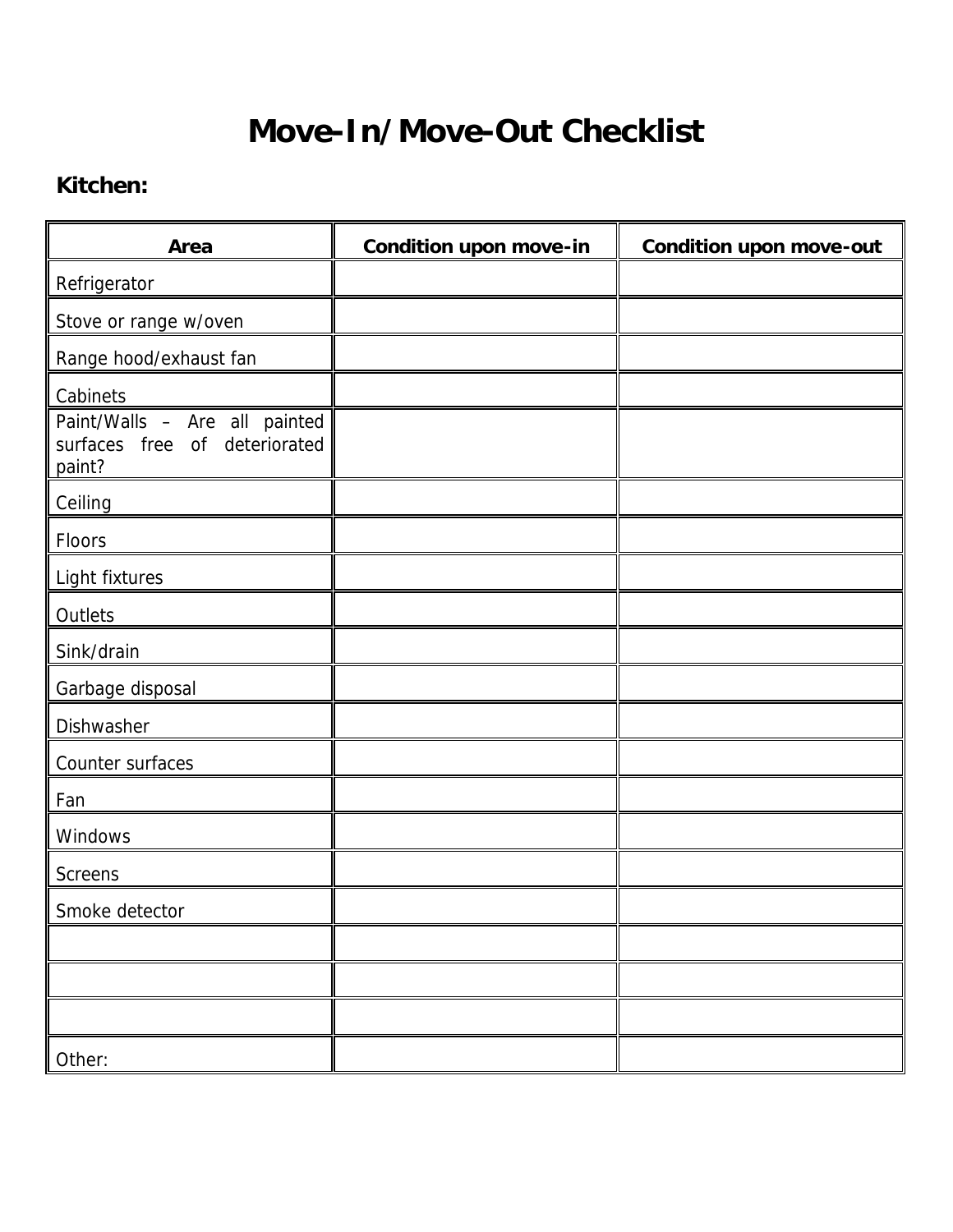# **Living/Dining Room:**

| Area                                                                     | <b>Condition upon move-in</b> | <b>Condition upon move-out</b> |
|--------------------------------------------------------------------------|-------------------------------|--------------------------------|
| Paint/Walls - Are all painted<br>surfaces free of deteriorated<br>paint? |                               |                                |
| Ceiling                                                                  |                               |                                |
| Carpet/Floors                                                            |                               |                                |
| Windows                                                                  |                               |                                |
| <b>Screens</b>                                                           |                               |                                |
| Curtains                                                                 |                               |                                |
| Light fixtures                                                           |                               |                                |
| Outlets                                                                  |                               |                                |
| Fireplace                                                                |                               |                                |
|                                                                          |                               |                                |
|                                                                          |                               |                                |
|                                                                          |                               |                                |
| Other:                                                                   |                               |                                |

#### **Bedroom #1:**

| Area                                                                     | <b>Condition upon move-in</b> | <b>Condition upon move-out</b> |
|--------------------------------------------------------------------------|-------------------------------|--------------------------------|
| Paint/Walls - Are all painted<br>surfaces free of deteriorated<br>paint? |                               |                                |
| Ceiling                                                                  |                               |                                |
| Carpet/Floors                                                            |                               |                                |
| Closet                                                                   |                               |                                |
| Light fixtures                                                           |                               |                                |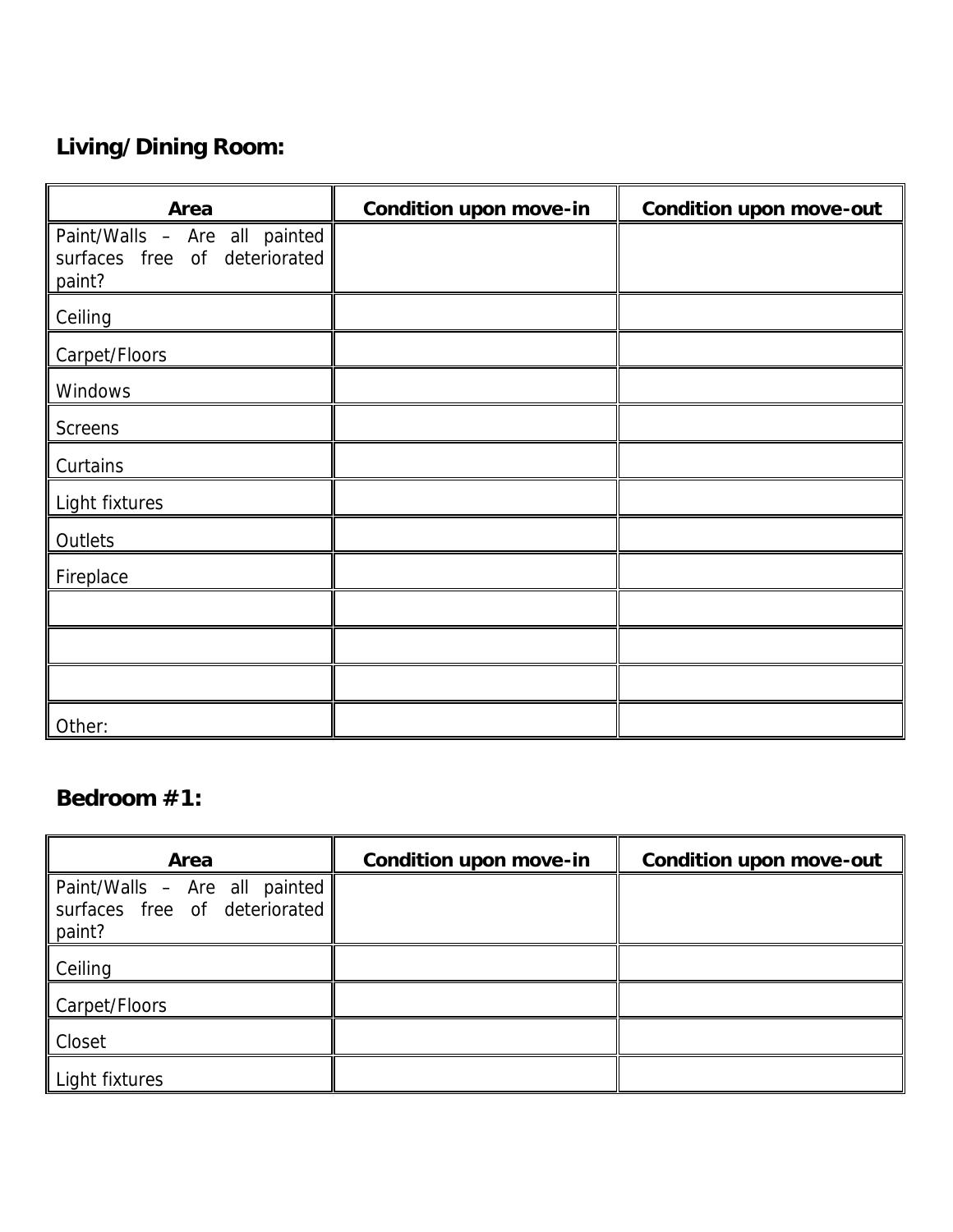| Outlets        |  |
|----------------|--|
| Windows        |  |
| Screens        |  |
| Smoke detector |  |
|                |  |
|                |  |
|                |  |
| Other:         |  |

#### **Bedroom #2:**

| Area                                                                     | <b>Condition upon move-in</b> | <b>Condition upon move-out</b> |
|--------------------------------------------------------------------------|-------------------------------|--------------------------------|
| Paint/Walls - Are all painted<br>surfaces free of deteriorated<br>paint? |                               |                                |
| Ceiling                                                                  |                               |                                |
| Carpet/Floors                                                            |                               |                                |
| Closet                                                                   |                               |                                |
| Light fixtures                                                           |                               |                                |
| Outlets                                                                  |                               |                                |
| Windows                                                                  |                               |                                |
| <b>Screens</b>                                                           |                               |                                |
| Smoke detector                                                           |                               |                                |
|                                                                          |                               |                                |
|                                                                          |                               |                                |
|                                                                          |                               |                                |
| Other:                                                                   |                               |                                |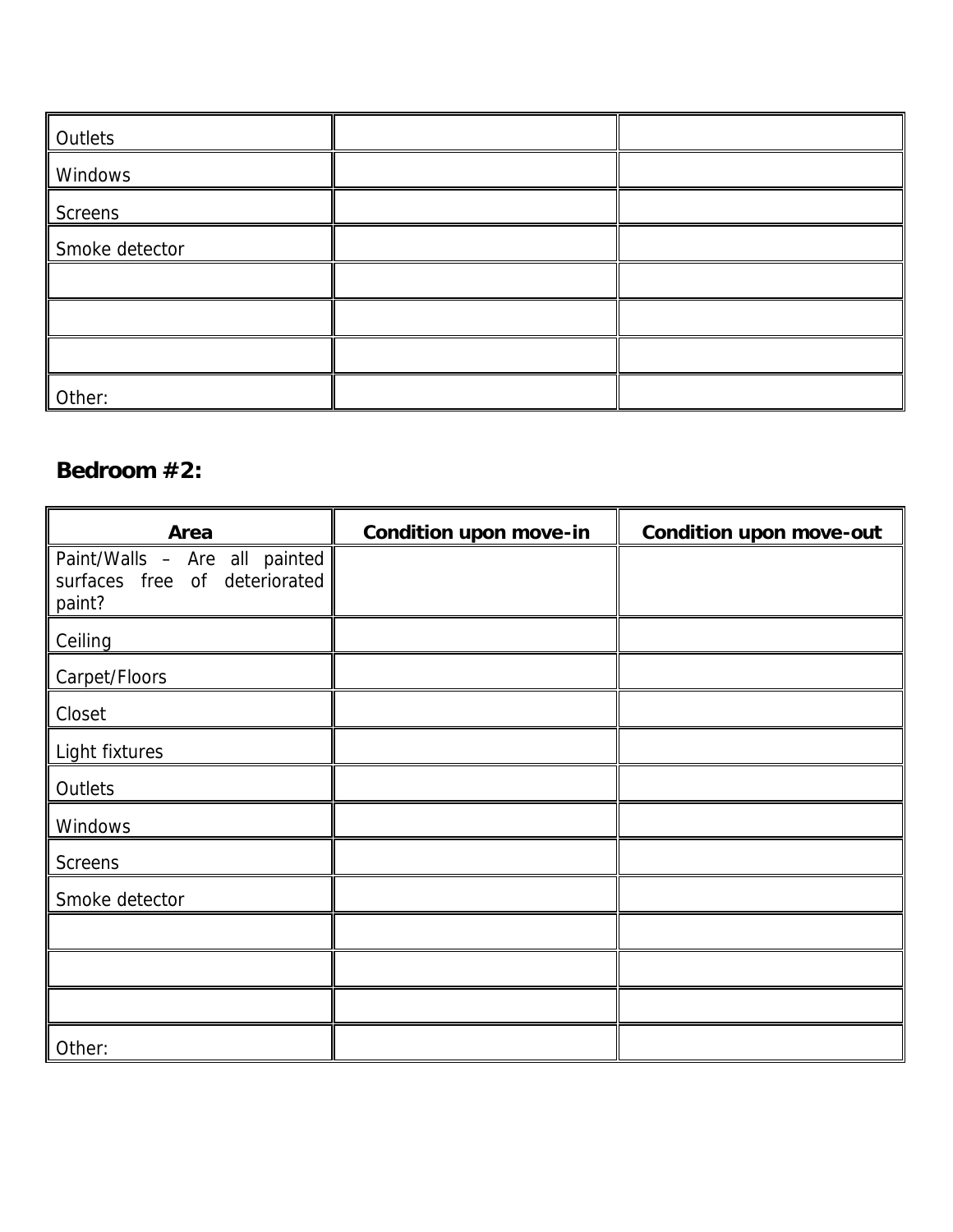#### **Bathroom:**

| Area                                                                     | <b>Condition upon move-in</b> | <b>Condition upon move-out</b> |
|--------------------------------------------------------------------------|-------------------------------|--------------------------------|
| Paint/Walls - Are all painted<br>surfaces free of deteriorated<br>paint? |                               |                                |
| Ceiling                                                                  |                               |                                |
| Bathtub/Shower                                                           |                               |                                |
| Faucets                                                                  |                               |                                |
| Sink                                                                     |                               |                                |
| Toilet                                                                   |                               |                                |
| Light fixture                                                            |                               |                                |
| Outlets                                                                  |                               |                                |
| Floor                                                                    |                               |                                |
| Windows                                                                  |                               |                                |
| <b>Screens</b>                                                           |                               |                                |
| Fan - Ventilation requirement if<br>no window is in the room.            |                               |                                |
| Cabinets                                                                 |                               |                                |
| Counter surface                                                          |                               |                                |
|                                                                          |                               |                                |
|                                                                          |                               |                                |
|                                                                          |                               |                                |
| Other:                                                                   |                               |                                |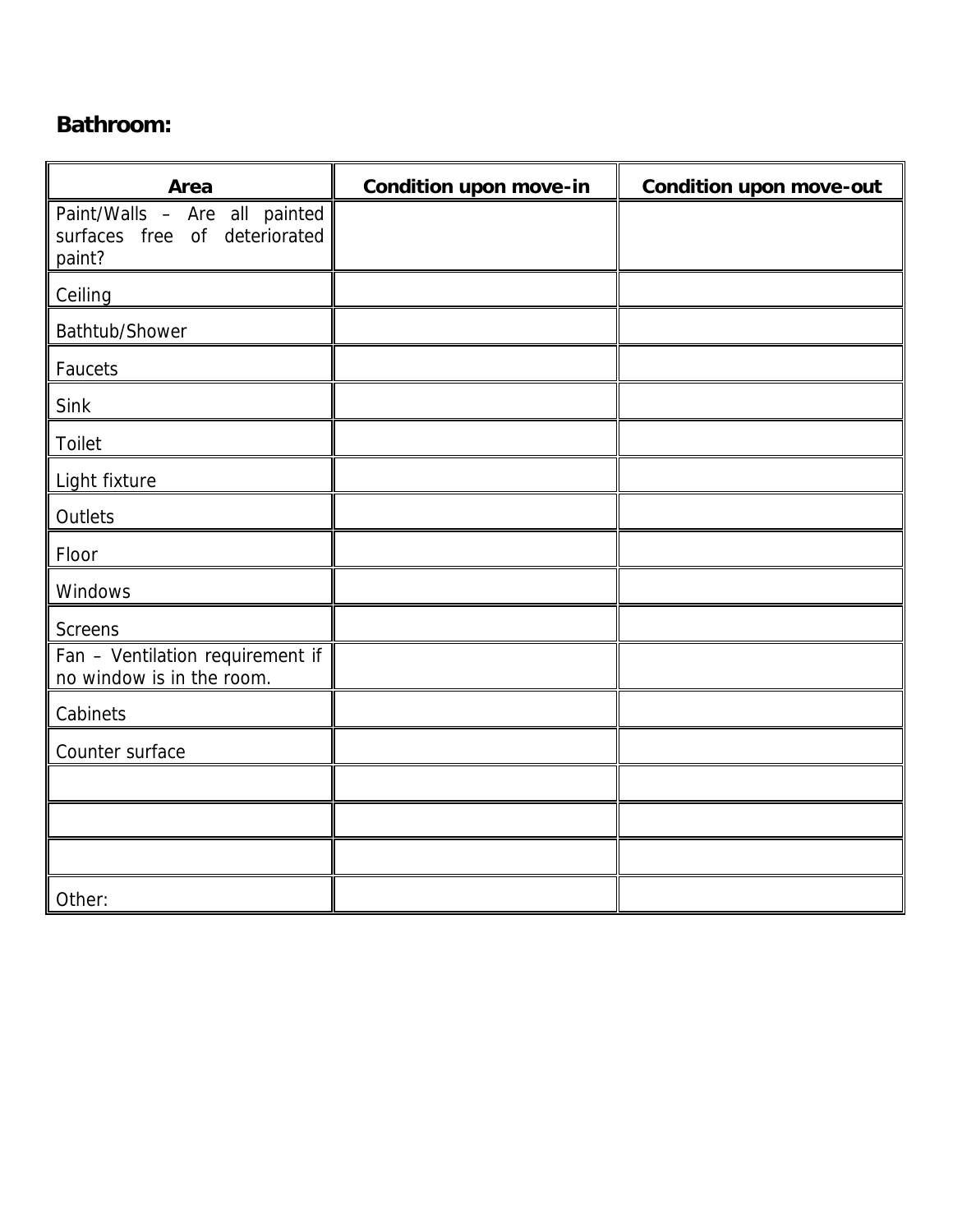## **General Health & Safety:**

| Area                                    | <b>Condition upon move-in</b> | <b>Condition upon move-out</b> |
|-----------------------------------------|-------------------------------|--------------------------------|
| Evidence of infestation?                |                               |                                |
| Refuse disposal-containers<br>provided? |                               |                                |
| Interior stairs and common halls        |                               |                                |
| Elevators                               |                               |                                |
|                                         |                               |                                |
|                                         |                               |                                |
|                                         |                               |                                |
| Other:                                  |                               |                                |

#### **Exterior Conditions:**

| Area                                            | <b>Condition upon move-in</b> | <b>Condition upon move-out</b> |
|-------------------------------------------------|-------------------------------|--------------------------------|
| Stairs, rails and porches                       |                               |                                |
| Roof/gutters (for single-family<br>or duplexes) |                               |                                |
| Garage                                          |                               |                                |
| Yard condition                                  |                               |                                |
| Fence/gate                                      |                               |                                |
| <b>Exterior light fixtures</b>                  |                               |                                |
| Door locks                                      |                               |                                |
|                                                 |                               |                                |
|                                                 |                               |                                |
|                                                 |                               |                                |
| Other:                                          |                               |                                |